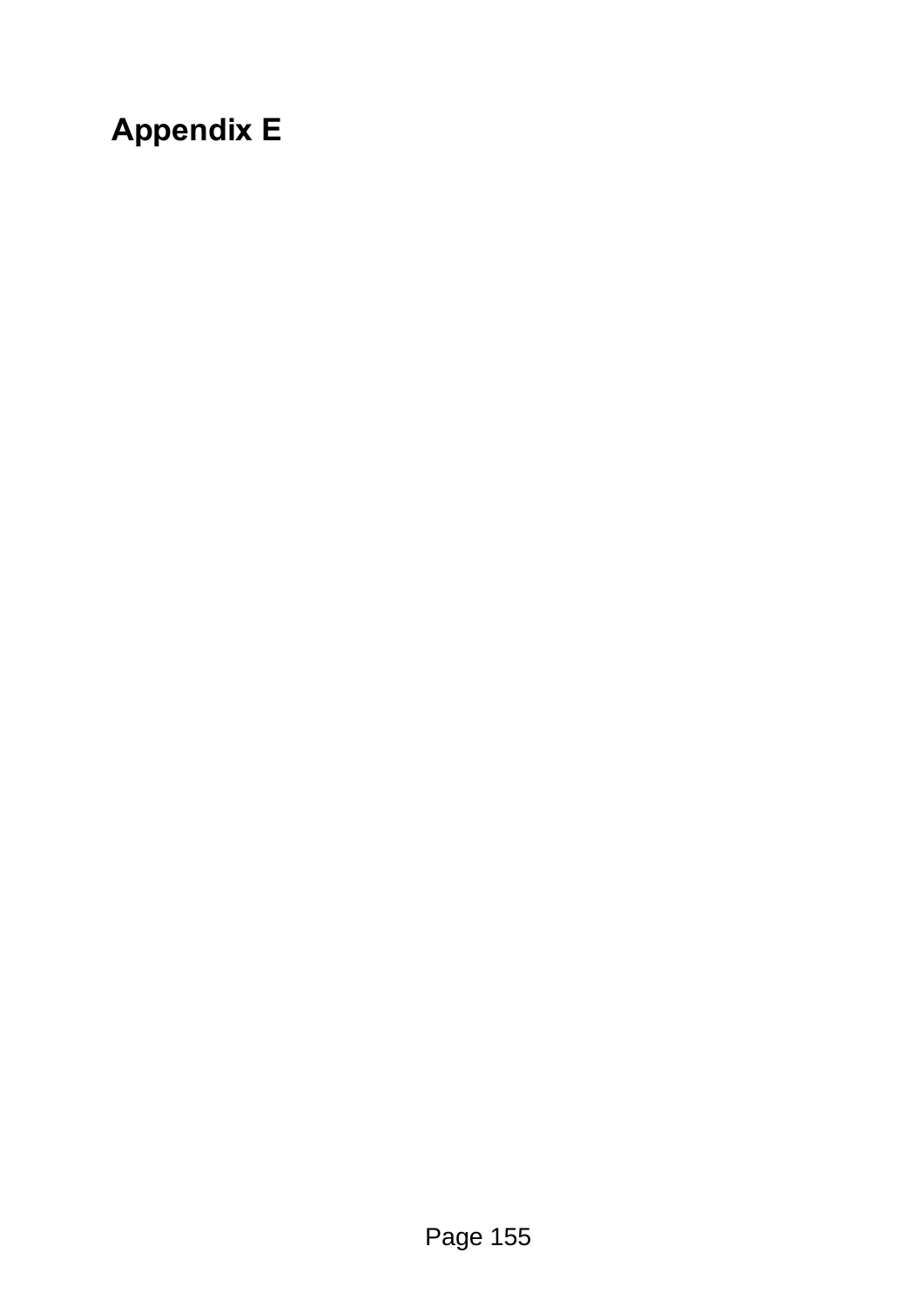## **Amendments to Policy**

| Hackney Carriage and Private Hire Driver's Licence Consultation                                           |                                                                                                                                                                                                             |                                                                                                                                                                                                                                                                                                                               |  |  |
|-----------------------------------------------------------------------------------------------------------|-------------------------------------------------------------------------------------------------------------------------------------------------------------------------------------------------------------|-------------------------------------------------------------------------------------------------------------------------------------------------------------------------------------------------------------------------------------------------------------------------------------------------------------------------------|--|--|
| <b>Section</b>                                                                                            | <b>Changes</b>                                                                                                                                                                                              |                                                                                                                                                                                                                                                                                                                               |  |  |
| <b>Introduction</b><br><b>Strategies and Legislation</b><br><b>Equality, Diversity, and Inclusion</b>     | No Update<br><b>Additional legislation included:</b><br>Taxis and Private Hire Vehicles (Safeguarding and Road Safety) Act 2022<br>Taxis and Private Hire Vehicles (Disabled Persons) Act 2022<br>No Update |                                                                                                                                                                                                                                                                                                                               |  |  |
| <b>Delegations</b>                                                                                        | Wording updated to reflect change in committee structure - Waste and Street Scene                                                                                                                           |                                                                                                                                                                                                                                                                                                                               |  |  |
| <b>Information Sharing</b>                                                                                | No Update                                                                                                                                                                                                   |                                                                                                                                                                                                                                                                                                                               |  |  |
| <b>Legislative Background</b>                                                                             | Removed Statutory Standards Information                                                                                                                                                                     |                                                                                                                                                                                                                                                                                                                               |  |  |
| <b>Fit and Proper Person Requirement</b>                                                                  | Reworded                                                                                                                                                                                                    |                                                                                                                                                                                                                                                                                                                               |  |  |
| <b>Examinations, Tests and Application</b><br><b>Requirements</b>                                         | No Update                                                                                                                                                                                                   |                                                                                                                                                                                                                                                                                                                               |  |  |
| Certificate in the Introduction to the<br>Role of the Professional Taxi and<br><b>Private Hire Driver</b> | <b>Pre-Consultation</b><br>The Licensing Authority requires individuals to<br>undertake and pass a nationally recognised<br>qualification as the first stage in application<br>process.                     | <b>Post Consultation</b><br>The Licensing Authority requires individuals to<br>undertake and pass a nationally recognised<br>qualification if:<br>They are a new applicant<br>They have previously been licensed, but<br>their licence expired more than 12-months<br>ago and they have not taken the<br>qualification before |  |  |
| <b>Safeguarding Training</b>                                                                              | No Update                                                                                                                                                                                                   |                                                                                                                                                                                                                                                                                                                               |  |  |
| <b>Disability Awareness Training</b>                                                                      | <b>Pre-Consultation</b><br>Existing licensees that have not yet undertaken<br>training will have 12 months                                                                                                  | <b>Post Consultation</b><br>Existing licensees that have not yet undertaken<br>training will have 3 years                                                                                                                                                                                                                     |  |  |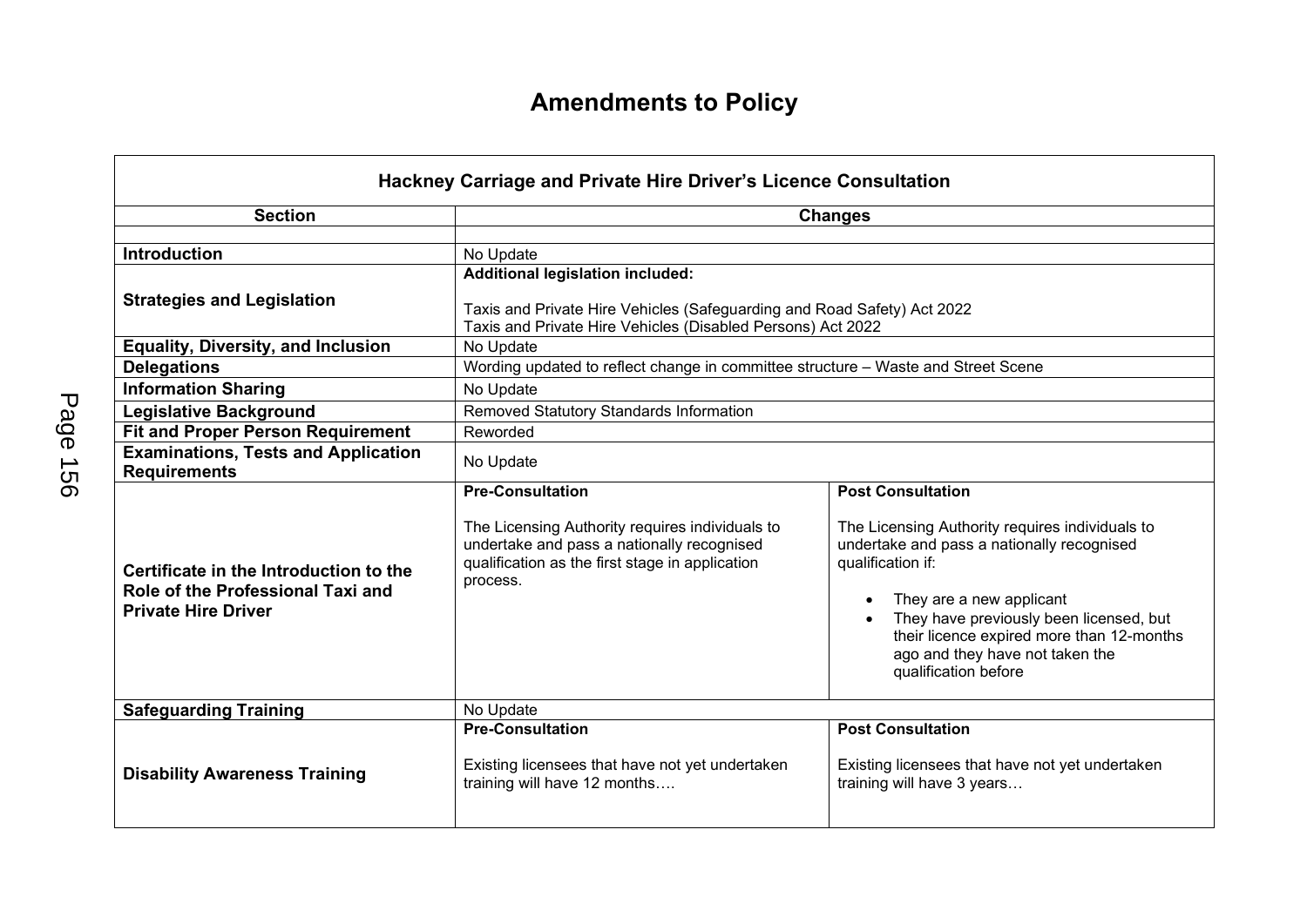|                                                              | <b>Pre-Consultation</b>                                                                                                                                                                     | <b>Post Consultation</b>                                                                                                                                                                            |
|--------------------------------------------------------------|---------------------------------------------------------------------------------------------------------------------------------------------------------------------------------------------|-----------------------------------------------------------------------------------------------------------------------------------------------------------------------------------------------------|
| <b>Language Proficiency</b>                                  | Removed the requirement for all licensees to<br>evidence English language proficiency.                                                                                                      | New applicants only are required to evidence<br>language proficiency - Certificate in the Introduction<br>to the Role of the Professional Taxi and Private Hire<br>Driver is the required standard. |
| <b>Knowledge Test</b>                                        | <b>Pre-Consultation</b>                                                                                                                                                                     | <b>Post Consultation</b>                                                                                                                                                                            |
|                                                              | The Licensing Authority requires individuals to<br>undertake and pass a knowledge test to ensure<br>that they have sufficient knowledge in                                                  | The Licensing Authority requires individuals to<br>undertake and pass a nationally recognised<br>qualification if:                                                                                  |
|                                                              |                                                                                                                                                                                             | They are a new applicant<br>They have previously been licensed, but their<br>licence expired more than 12-months ago                                                                                |
|                                                              |                                                                                                                                                                                             | The test ensures that applicants have sufficient<br>knowledge in:                                                                                                                                   |
|                                                              | Individuals that fail three successive knowledge<br>tests will be required to wait a period of not less<br>than six months (from the date of the most recent<br>failure) before reapplying. | Wording removed                                                                                                                                                                                     |
|                                                              |                                                                                                                                                                                             | <b>Additional Wording:</b>                                                                                                                                                                          |
|                                                              |                                                                                                                                                                                             | The questions will be set by the Authority and will<br>change periodically to reflect any changes in routes,<br>legislation, safeguarding etc.                                                      |
|                                                              |                                                                                                                                                                                             | The Authority will set the pass for each section at<br>80%.                                                                                                                                         |
| <b>Driving Standards Examination</b>                         | Individuals that fail three successive knowledge<br>tests will be required to wait a period of not less<br>than six months (from the date of the most recent<br>failure) before reapplying. | Wording removed                                                                                                                                                                                     |
| <b>Age and Experience</b>                                    | No Update                                                                                                                                                                                   |                                                                                                                                                                                                     |
| <b>Disclosure and Barring Service (DBS)</b><br><b>Checks</b> | Reworded                                                                                                                                                                                    |                                                                                                                                                                                                     |
| <b>Overseas Convictions</b>                                  | No Update                                                                                                                                                                                   |                                                                                                                                                                                                     |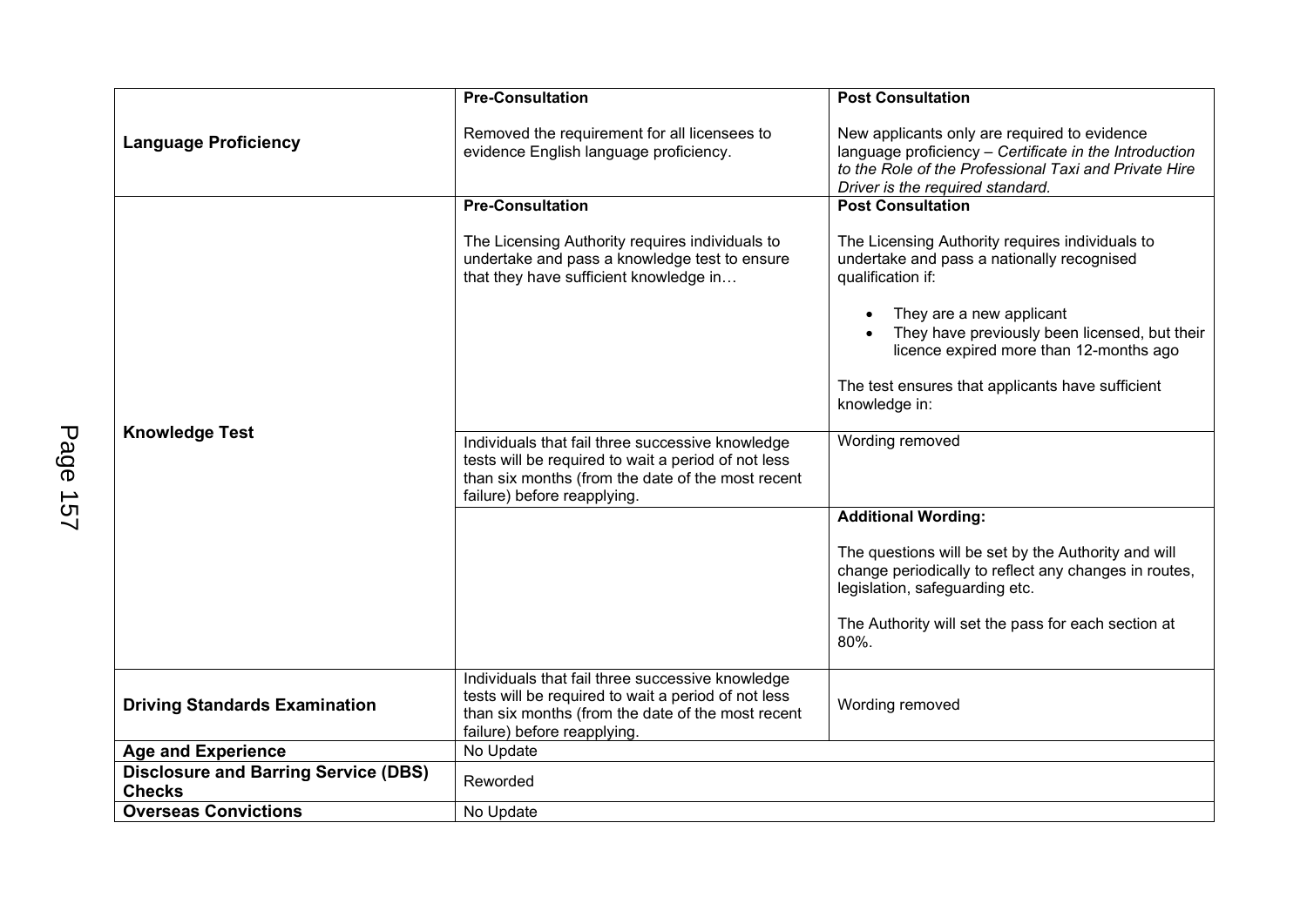| <b>Licensee Self-Reporting</b>                                                           | No Update                                                                                                                                                                                                                                                                                                                                                                                                                                                                                                                                                                                                                                                                                                                                                                                                                                                                                                                                                                                             |                                                                                                                                                                                                                                                                                                                                           |  |
|------------------------------------------------------------------------------------------|-------------------------------------------------------------------------------------------------------------------------------------------------------------------------------------------------------------------------------------------------------------------------------------------------------------------------------------------------------------------------------------------------------------------------------------------------------------------------------------------------------------------------------------------------------------------------------------------------------------------------------------------------------------------------------------------------------------------------------------------------------------------------------------------------------------------------------------------------------------------------------------------------------------------------------------------------------------------------------------------------------|-------------------------------------------------------------------------------------------------------------------------------------------------------------------------------------------------------------------------------------------------------------------------------------------------------------------------------------------|--|
| <b>Common Law Police Disclosure</b>                                                      | Removed last paragraph - repetitive                                                                                                                                                                                                                                                                                                                                                                                                                                                                                                                                                                                                                                                                                                                                                                                                                                                                                                                                                                   |                                                                                                                                                                                                                                                                                                                                           |  |
| <b>Sharing Licensing Information with</b><br><b>Authorities and Police</b>               | No Update                                                                                                                                                                                                                                                                                                                                                                                                                                                                                                                                                                                                                                                                                                                                                                                                                                                                                                                                                                                             |                                                                                                                                                                                                                                                                                                                                           |  |
| <b>Relevance of Convictions, Cautions,</b><br><b>Reprimands, Warnings and Complaints</b> | Altered wording                                                                                                                                                                                                                                                                                                                                                                                                                                                                                                                                                                                                                                                                                                                                                                                                                                                                                                                                                                                       |                                                                                                                                                                                                                                                                                                                                           |  |
| <b>Fit and Proper Threshold</b>                                                          | Renamed section 'Fit and Proper'<br><b>Removed wording:</b><br>Any convictions or unacceptable behaviour will have a negative impact and will weigh heavily against an<br>individual.<br>the time since the conviction, the Authority will give serious consideration as to the fit and properness.<br>the Licensing Committee<br>of the sentence or offence.<br>The Authority will assess each case on its own merits, but the criteria set down in the Fit and Proper<br>Threshold will be considered in the determination of a licence, only in truly exceptional circumstances will<br>the criteria be deviated from.<br><b>Replaced with:</b><br>Where an individual has one or more conviction recorded for any of the above offences, they will be<br>automatically referred to the Licensing Committee.<br>For Driving convictions, the rehabilitation periods have been removed, replaced with the wording:<br>"The licensee will be automatically referred to the Licensing Sub-Committee." | Where an individual has one or more conviction and where this shows a pattern or tendency irrespective of<br>Where a conviction is listed on the Fit and Proper Threshold, that individual will be automatically referred to<br>The Fit and Proper Threshold sets out time periods that are expected to have elapsed following completion |  |
|                                                                                          | <b>Pre-Consultation</b>                                                                                                                                                                                                                                                                                                                                                                                                                                                                                                                                                                                                                                                                                                                                                                                                                                                                                                                                                                               | <b>Post Consultation</b>                                                                                                                                                                                                                                                                                                                  |  |
| <b>Medical Assessment</b>                                                                | In exceptional circumstances, and with prior<br>agreement from the Licensing Authority, a                                                                                                                                                                                                                                                                                                                                                                                                                                                                                                                                                                                                                                                                                                                                                                                                                                                                                                             | A medical assessment may be carried out by the<br>individuals own GP or a GP approved by the                                                                                                                                                                                                                                              |  |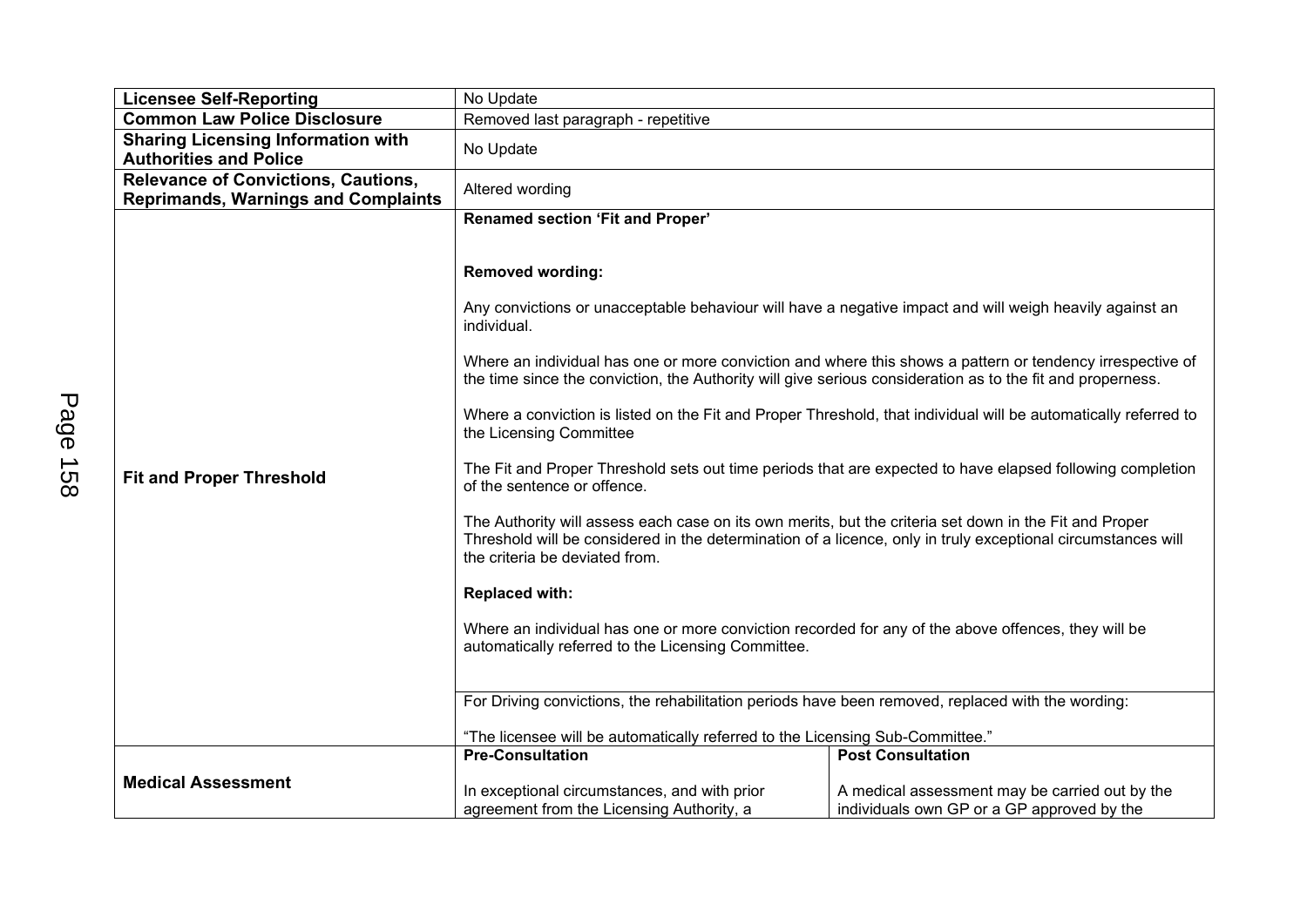|                                                                        | medical assessment may be carried out by<br>another registered GP practice, but only if the<br>individual's medical history has been viewed and                                             | Licensing Authority. A list of approved practitioners<br>will be provided by the Authority.                                                                                                                                                                    |  |
|------------------------------------------------------------------------|---------------------------------------------------------------------------------------------------------------------------------------------------------------------------------------------|----------------------------------------------------------------------------------------------------------------------------------------------------------------------------------------------------------------------------------------------------------------|--|
|                                                                        | assessed, and the GP carrying out the medical                                                                                                                                               |                                                                                                                                                                                                                                                                |  |
|                                                                        | confirm that they have viewed the applicant's full                                                                                                                                          |                                                                                                                                                                                                                                                                |  |
|                                                                        | medical history. The GP must be approved by the<br>Licensing Authority. A list of approved                                                                                                  |                                                                                                                                                                                                                                                                |  |
|                                                                        | practitioners will be provided by the Authority.                                                                                                                                            |                                                                                                                                                                                                                                                                |  |
|                                                                        |                                                                                                                                                                                             |                                                                                                                                                                                                                                                                |  |
| <b>Medical Exemptions</b>                                              | No Update                                                                                                                                                                                   |                                                                                                                                                                                                                                                                |  |
| <b>Right to Work in the UK</b>                                         | No Update                                                                                                                                                                                   |                                                                                                                                                                                                                                                                |  |
| <b>Tax Conditionality Checks</b>                                       | No Update                                                                                                                                                                                   |                                                                                                                                                                                                                                                                |  |
| <b>Hackney Carriage and Private Hire</b><br><b>Driver's Licence</b>    | No Update                                                                                                                                                                                   |                                                                                                                                                                                                                                                                |  |
| <b>Safeguarding Children and Vulnerable</b><br><b>Passengers</b>       | No Update                                                                                                                                                                                   |                                                                                                                                                                                                                                                                |  |
|                                                                        | Removed:                                                                                                                                                                                    |                                                                                                                                                                                                                                                                |  |
| <b>Plying for Hire</b>                                                 | The hackney carriage trade being unable to ply their trade effectively                                                                                                                      |                                                                                                                                                                                                                                                                |  |
|                                                                        |                                                                                                                                                                                             | <b>Post Consultation</b>                                                                                                                                                                                                                                       |  |
|                                                                        | <b>Pre-Consultation</b><br>Where a licensee has been convicted of plying for<br>hire, they will normally not be granted a licence for<br>a period of not less than 7 years form the date of | Where a licensee has been convicted of plying for<br>hire, they will normally not be granted a licence for a<br>period of not less than 12 months from the date of<br>conviction/ licence revocation, whichever is the most<br>recent.                         |  |
|                                                                        |                                                                                                                                                                                             | <b>Removed Wording</b>                                                                                                                                                                                                                                         |  |
|                                                                        | conviction/ licence revocation, whichever is the<br>most recent.                                                                                                                            | Where a licensee has been convicted of plying for<br>hire for a second time, they will normally not be<br>granted a licence for period of not less than two<br>years from the original date of conviction/licence<br>revocation, whichever is the most recent. |  |
| <b>Byelaws</b>                                                         | No Update                                                                                                                                                                                   |                                                                                                                                                                                                                                                                |  |
| <b>Hackney Carriage and Private Hire</b><br><b>Driver's Conditions</b> | <b>Pre-Consultation</b>                                                                                                                                                                     | <b>Post Consultation</b>                                                                                                                                                                                                                                       |  |